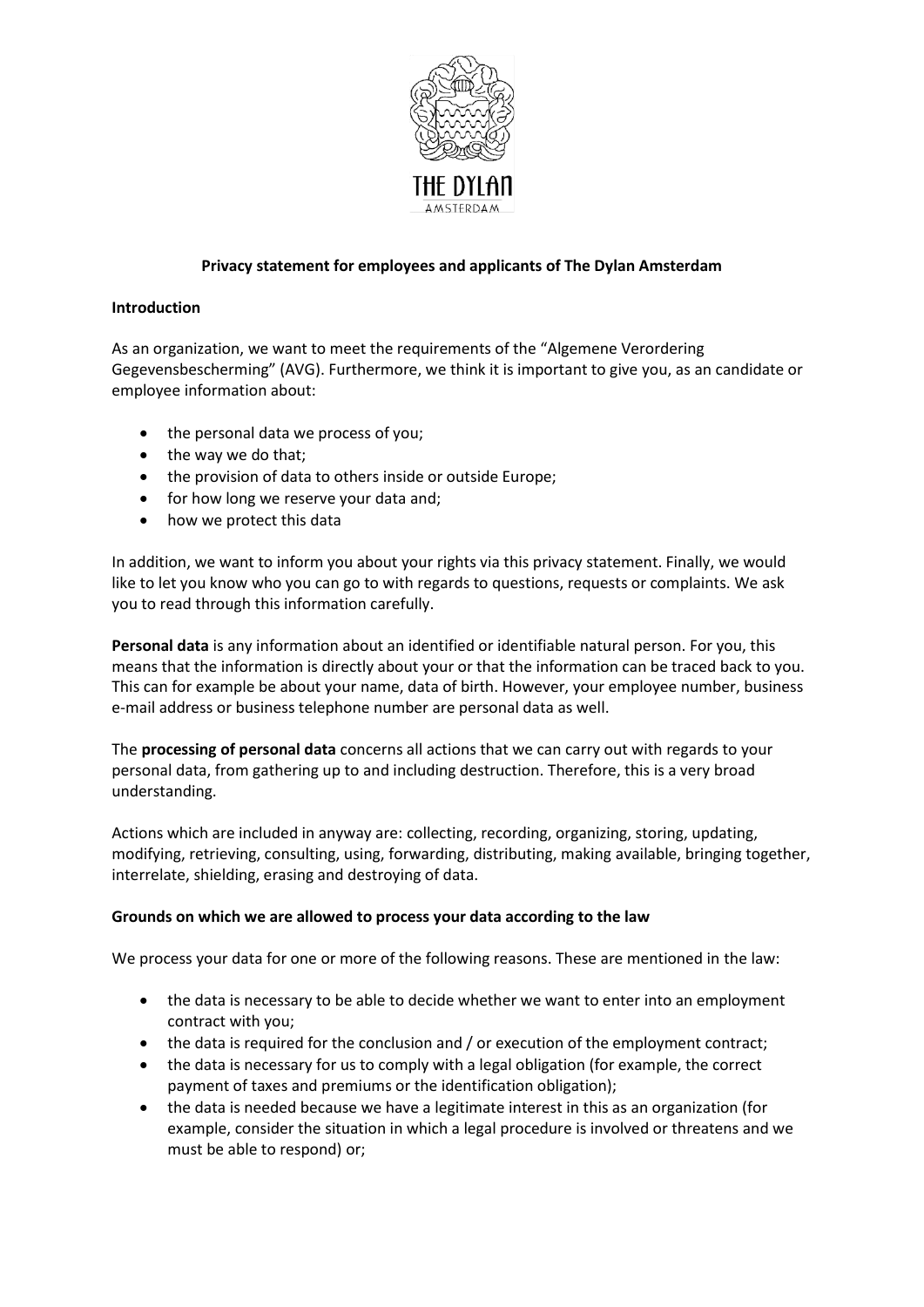

- a situation of vital importance (for example in an emergency situation, such as an accident or a condition where acute care is needed for you). In that case, it is necessary for us to have access to your personal data to, for example, administer medicines (for example, health information in the event of a severe allergy, epilepsy or diabetes), to be able to arrange help or to inform others (such as your family members);
- we have your clear and unambiguous consent to certain actions.

# **Obligation to provide data**

You are obliged to provide us with the requested information if it is necessary for us to process this data in order to enter into, for example, an employment contract, to execute it and/or to comply with a legal obligation. You can think of information that is required to be able to register for a pension scheme, collective insurance or lease scheme. In those cases, you cannot refuse to provide the data. If you do refuse, it could mean that we do not hire you or you cannot use certain facilities.

## **The data we process of you**

We only process the following *data* of you:

## *Applicants*

- your name, first names, initials, possible title, gender, date of birth, address, zip code, place of residence, telephone number and other information that we need to be able to communicate with you, such as your e-mail address;
- data as referred to under the first bullet, of the parents, guardians or caretakers of you if you are under-age;
- information about education, courses and internships followed by you and to be followed;
- information about the position you are applying for;
- information regarding the nature and content of your current job, and details about the termination of that current job;
- information about the nature and content of the previous jobs you have had and about the termination of those jobs;
- other data with a view on the fulfillment of the function, which have been provided by you or which are known to you;
- other data necessary for the implementation or application of a law.

The processing of the data mentioned above is only for one or more of the following *purposes*:

- the assessment of your capability for a position that is or may become available;
- internal control and company security;
- the implementation or application of a law.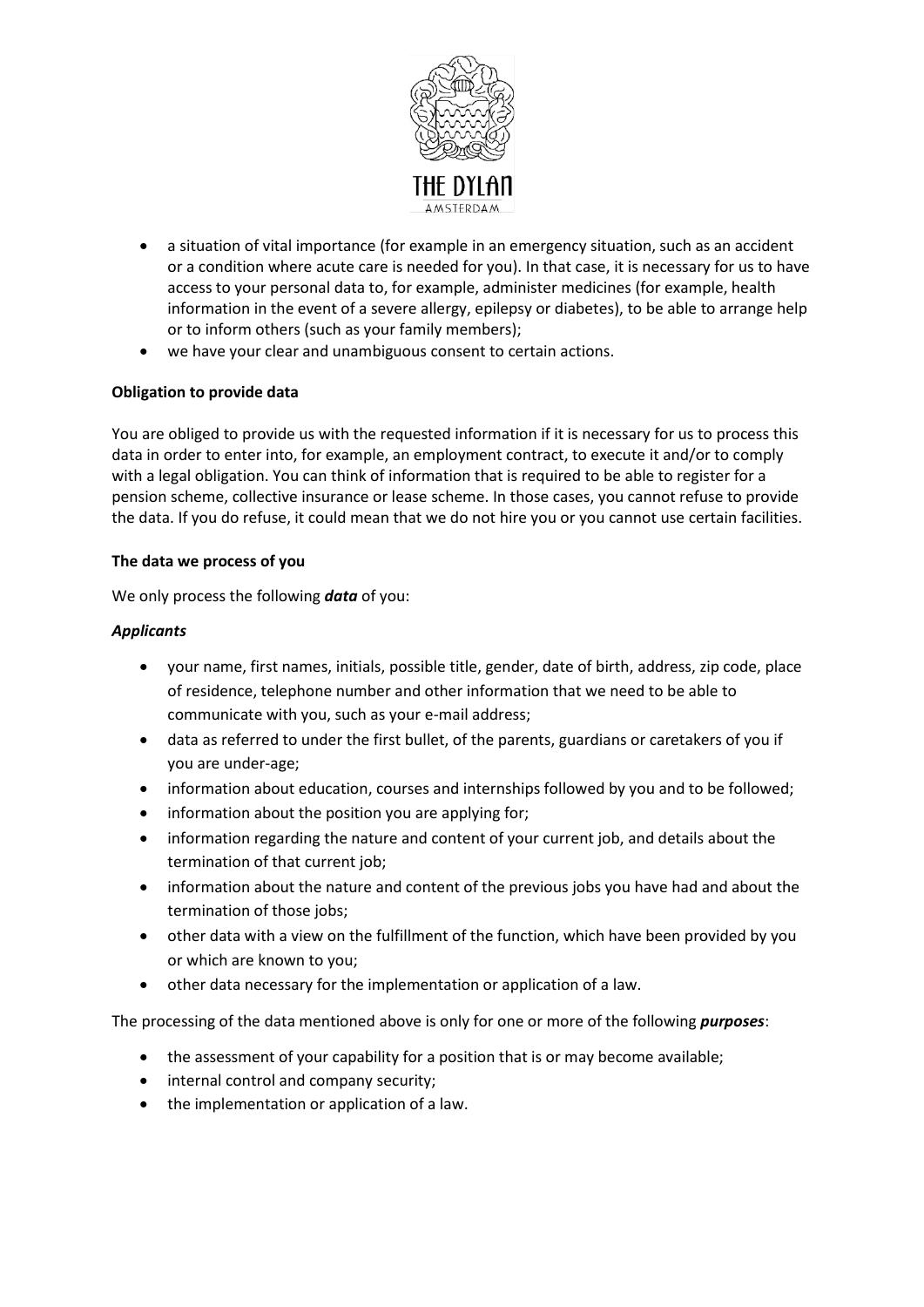

# *Employees*

We only process the following *information* of you in the *personnel administration*:

- your name, first names, initials, possible title, gender, date of birth, address, zip code, place of residence, telephone number and other information we need to communicate with you, such as your e-mail address;
- your bank account number;
- an administration number containing no information other than referred to under the first bullet point;
- your nationality and place of birth;
- data as referred to under the first bullet point, of your parents, guardians or caretakers if you are under age;
- information about education, courses and internships followed by you and to be followed;
- information about your position or your former job (s) and information about the nature, content and termination of your employment contract;
- information with a view on the administration of your presence at the place where the work is performed;
- data with a view to the administration of your absence in connection with leave, reduction of working hours, childbirth or illness, with the exception of data on the nature of the illness;
- information which is included with your interest in mind with a view on the working conditions;
- data which is necessary with a view on an agreed employment condition. It may also include (when relevant) data about your family members and former family members;
- data for the purpose of (organizing) the personnel assessment and the career counseling, to the extent that these details are known to you;
- data which is necessary for the implementation or application of a law.

The processing of the data above is only for one or more of the following *purposes*:

- giving guidance to your work activities;
- taking care of personnel affairs;
- the establishment and payment of your salary;
- arranging claims for benefits in connection with the termination of your employment contract;
- your education;
- the company medical care that applies to you;
- the election of the members of a work council or staff representation;
- internal control and company security;
- the implementation of the terms of employment which are applicable to you;
- drawing up a list of data on employee birthdays and other celebrations and events;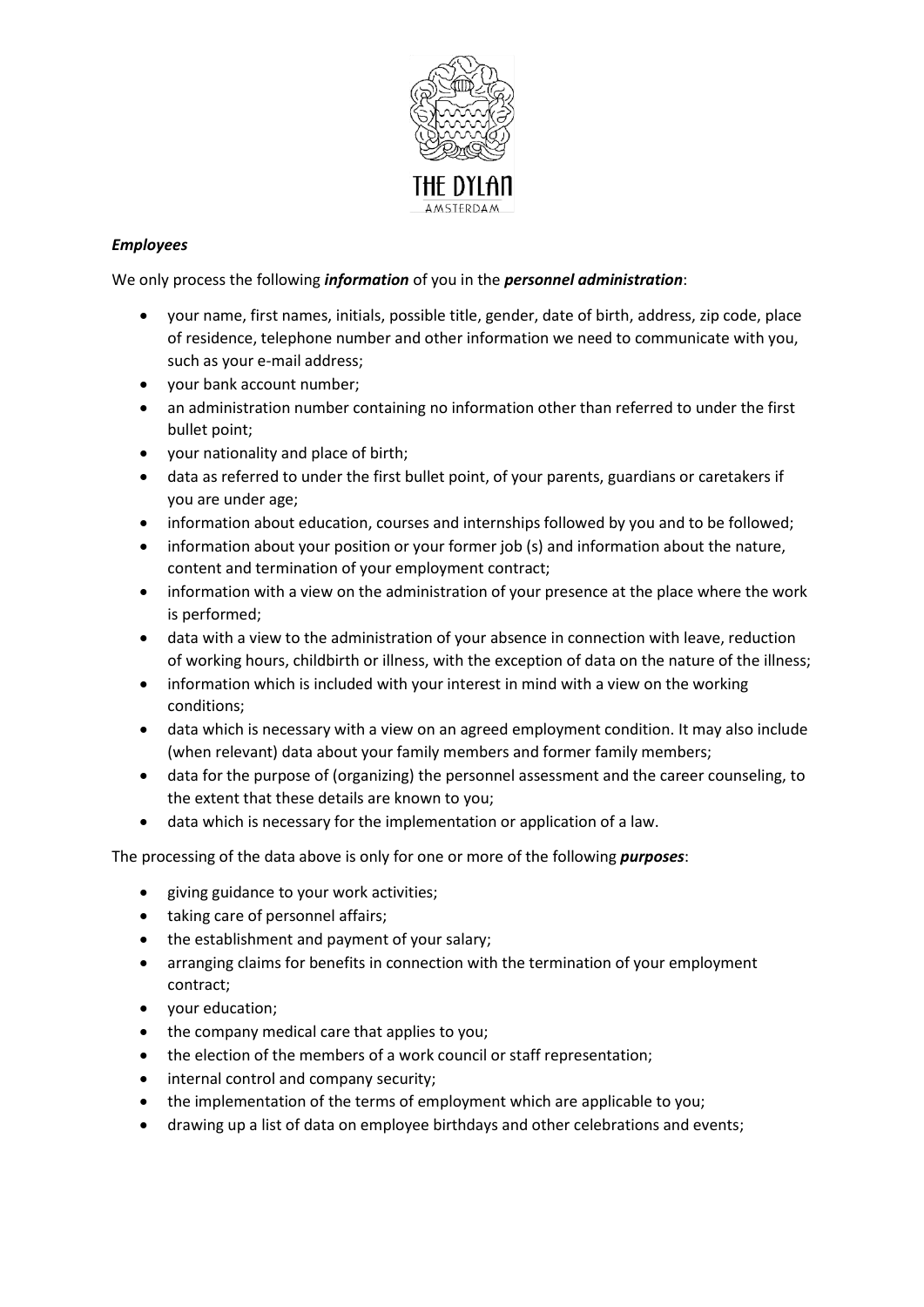

- granting of dismissal;
- the collection of claims. This includes handing over a claim as well, for example, a collection agency or a debt collector;
- handling disputes and having an audit performed;
- the implementation or application of another law.

## We only process the following *information* from you in the *payroll administration*:

- your name, first names, initials, any title, gender, date of birth, address, postcode, place of residence, telephone number and similar data required for communication, and your bank account number;
- an administration number that does not contain any other information than intended by the previous bullet;
- your nationality and place of birth;
- data as referred to under the first bullet, of your parents, guardians or guardians if you are under age;
- data with a view on calculating, establishing and paying your salary, allowances and other sums of money and rewards to you or for you;
- data with a view on calculating, establishing and paying taxes and premiums for you;
- data which is necessary with a view on the work conditions which are applicable to you. It may also include (to the extent of relevance) data relating to your family members and former family members;
- data with a view on the administration of your absence in connection with leave;
- data necessary for the implementation or application of a law.

Processing the data above is only for one or more of the following *purposes*:

- calculating, recording and paying your salary, allowances and other sums of money and rewards in kind to you or for you;
- calculating, recording and paying taxes and premiums for you;
- work conditions which are applicable to you;
- the personnel administration;
- arranging claims for benefits in connection with the end of your employment contract;
- granting of dismissal;
- collecting receivables, including placing claims in the hands of third parties;
- the handling of disputes and the exercise of auditing;
- the implementation or application of another law.

## **Transmission of your personal data**

In principle, we only use your personal data for ourselves (our own business operations) in the context of the job application process and the (implementation of) the employment contract. We only use this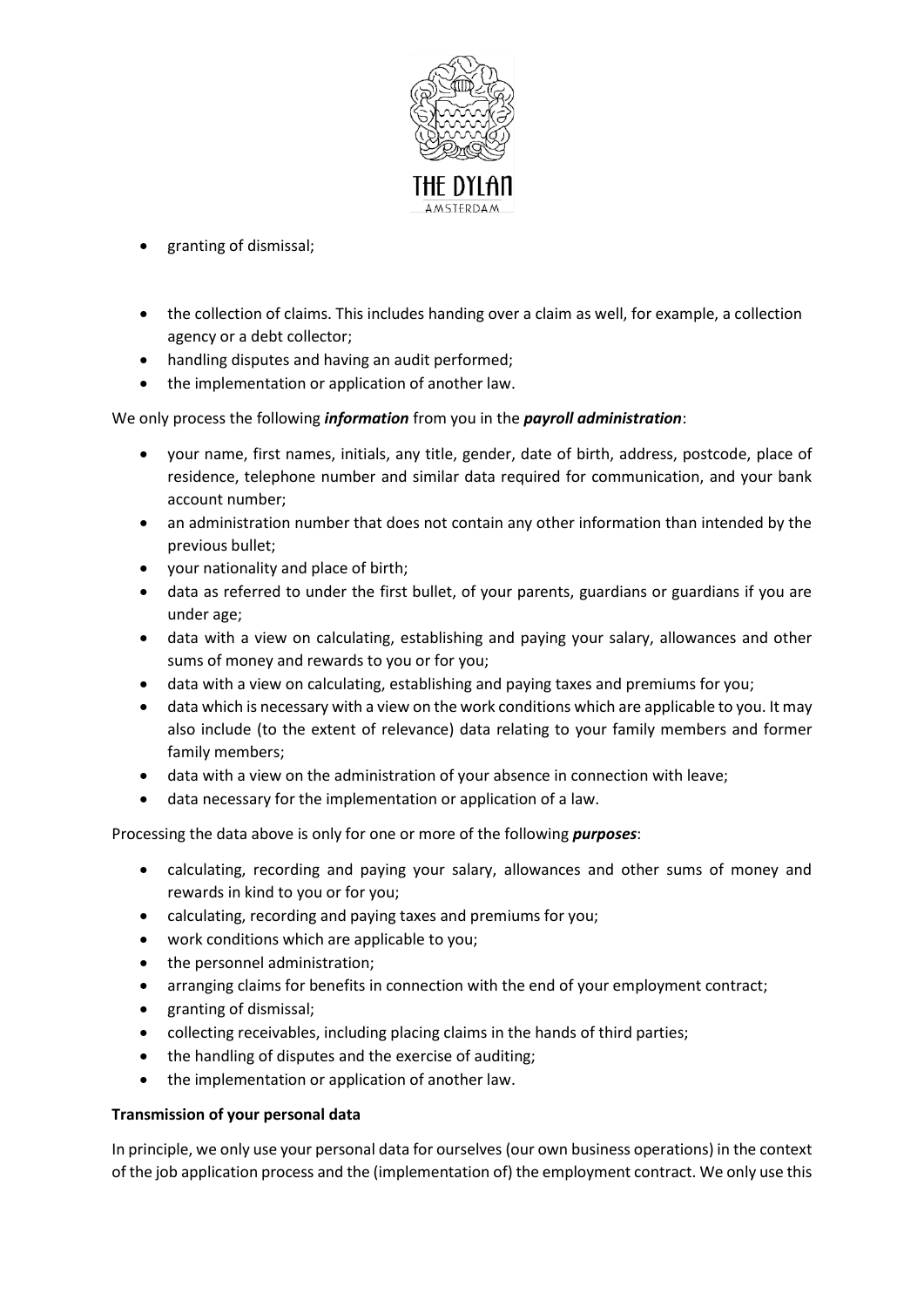

information for the purposes for which this data was obtained by us. In some cases it may be necessary to pass on your details to others, such as to a party that processes data on our behalf. A few examples:

- salary processing: data is provided to our payroll processor;
- health and safety service provider: illness and reintegration data is provided to the absenteeism coordinator, company doctor and/or UWV;
- a wage bill: data is provided to the debt collector;
- registration of BHV officers; data is provided to our safety company for the registration and timely training of (certified) emergency response personnel (BHV).

With parties that process personal data on our behalf (the so-called 'processors'), we conclude processing agreements (if necessary). We do this for the reason that when we provide data to them, it is, among other things, well established that they protect the data properly as well and they must report us timely in case of a (presumption of a) data breach.

#### **The storage of your personal data**

When storing personal data, our basic principle is that we do not store data longer as necessary with the purpose for which we processed it. Provided there are, we observe the statutory retention periods. Data may be retained by us longer than we have a legitimate interest in (for example, when legal proceedings occur or have been announced and we are obliged to defend ourselves).

## **Securement of your personal data**

The securement of your personal data is properly regulated by physical, administrative, organizational and technical measures. For that reason, we have an appropriate level of protection. We update this periodically as well, whenever necessary.

## **Your rights**

You have the right based upon the AVG, with regards to the personal data we process of you, to ask for:

- access to your data, such as your personnel file (with the exception of any personal notes from your supervisors and others);
- a copy of your data (with the exception of personal notes from your supervisor(s) or others within our organization);
- receive information about the processing of your data (this privacy statement applies for this as well, however, you may have questions which are not answered);
- to have information corrected that is actually incorrect (please note: you cannot have a performance or assessment report corrected if you disagree with it, however, you can in that case draw up a statement which you can add to your personnel file);
- complete incomplete information if necessary for the purpose for which the data is processed;
- in certain cases to have your data deleted (please note: we do not have to comply with this if we have a legitimate interest in storing your data (longer), when this is necessary in